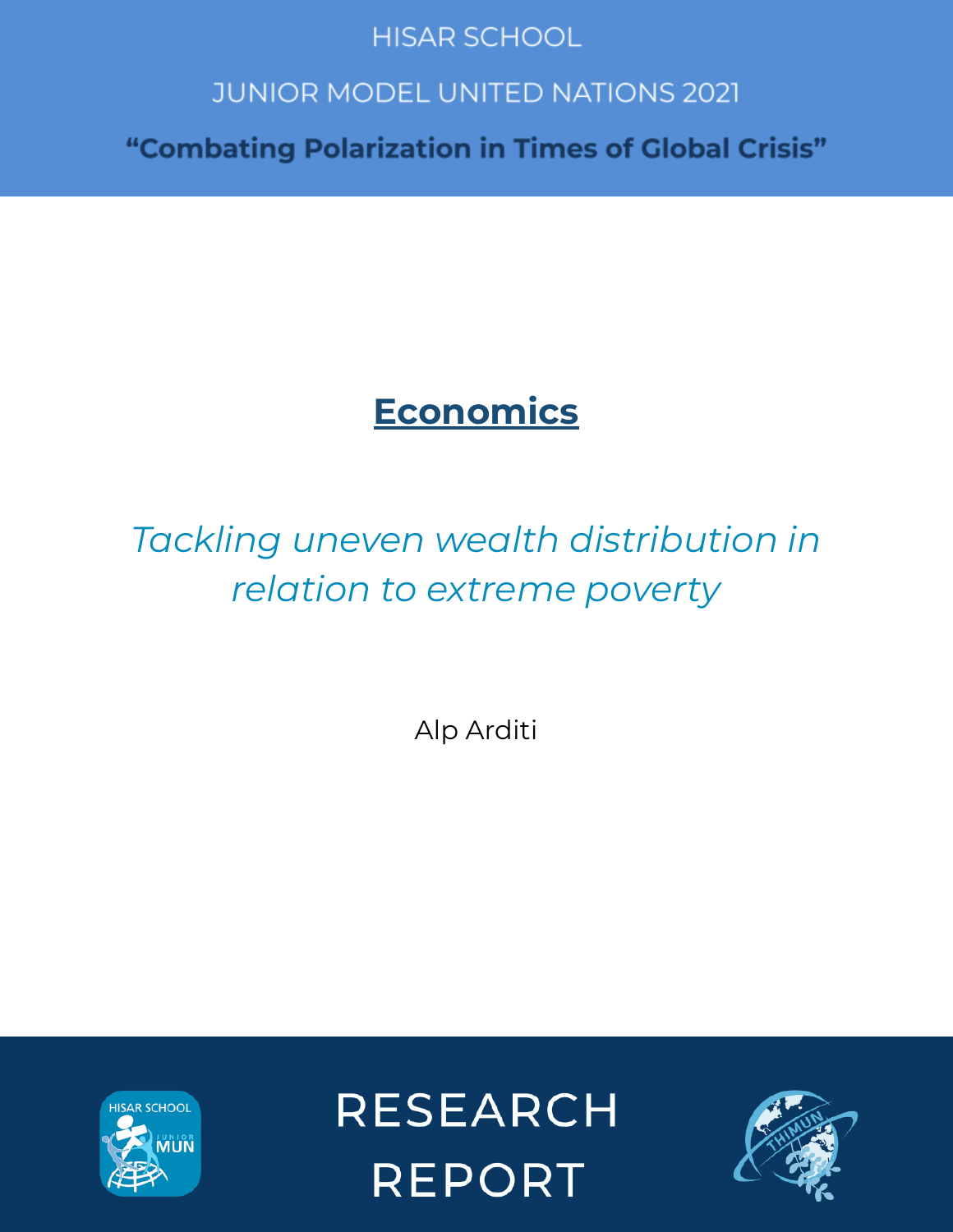**Forum:** Economics Committee (GA2)

**Issue:** Tackling uneven wealth distribution in relation to extreme poverty

**Student Officer:** Alp Arditi - President

#### **Introduction**

Wealth inequality and wealth distribution is one of the most important issues in the world today. In order to establish a well functioning nation, governments should tackle extreme poverty and uneven wealth distribution. Effects of income inequality include higher rates of health and social problems, lower rates of social goods, a lower rate of satisfaction and happiness in society and lower level of economic growth when human capital is neglected for high-end consumption. According to the World Bank, uneven distribution of wealth is much more common in fragile and low income economies compared to middle and high income economies. Extreme poverty is the most severe type of poverty, defined by the United Nations (UN) as "a condition characterized by severe deprivation of basic human needs, including food, safe drinking water, sanitation facilities, health, shelter, education and information. Recent World Bank research shows that some countries can get caught in a "fragility trap", in which self-reinforcing factors prevent the poorest nations from emerging from low-level equilibrium in the long run. Overall, uneven wealth distribution results in the richest countries and richest individuals to live extremely comfortable and wealthy lives, whereas the poorest countries and individuals may have to live in extreme poverty. Delegates in this committee will tackle how, in the current state of the world, poverty might be tackled, especially relating to uneven wealth distribution.

## **Definition of Key Terms**

**Poverty:** Poverty is a state or condition in which a person or community lacks the financial resources and essentials for a minimum standard of living.

**Poverty Limit:** The monetary limit which an individual should generate, the minimum income of a person, in a year in order to live without poverty.

**Wealth:** The valuable assets, possessions and money an individual has.

**Wealth Distribution:** Allocation of the national wealth and reserves of a country. It shows one aspect of economic inequality or economic heterogeneity.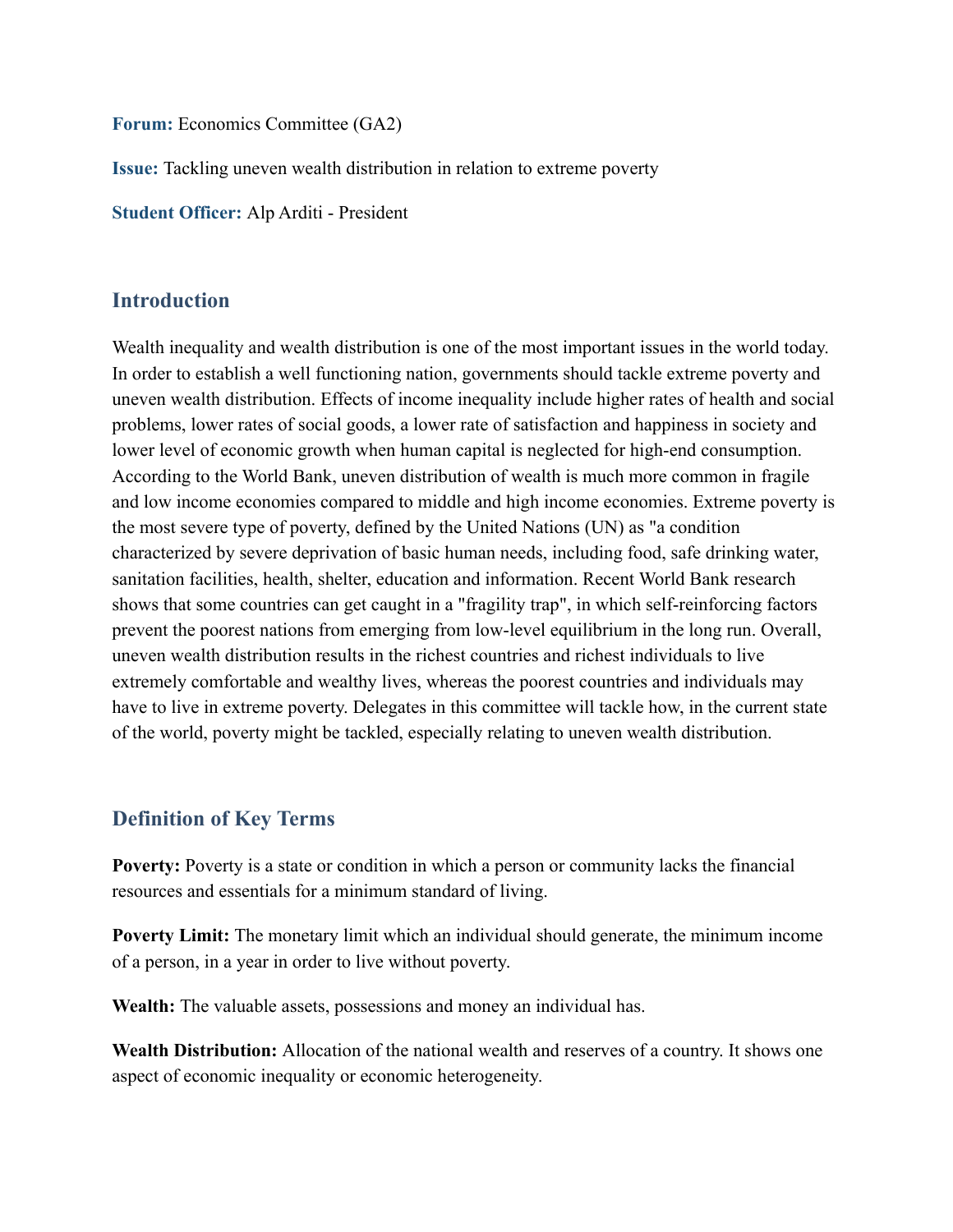**Tax:** Contributing a part of your income or wealth to the government in given intervals.

**Corruption:** Dishonest or fraudulent conduct by those in power, typically involving bribery. It is the abuse of entrusted power for private gain. Corruption erodes trust, weakens democracy, hampers economic development and further exacerbates inequality, poverty, social division.

**Income:** Money received on a regular basis, either from work or from an individual's investments.

**Inflation:** Inflation is the rate at which the money loses its value.

**Less Economically Developed Countries (LEDCs):** are low-income countries confronting severe structural impediments to sustainable development. LEDCs have exclusive access to certain international support measures in particular in the areas of development assistance and trade.

## **General Overview**

Poverty is a common issue for every country in the world. According to the World Bank, the global poverty rate is 9.3 percent. This means that 750 million people currently live in poverty. The areas that bear the largest amounts of people suffering from extreme poverty are sub-Saharan Africa and South Asia. It should be noted that these continents are also housing a large chunk of the world's population (together, they host about 77% of the global population).

In the developed and high income countries, the poverty limit is much higher than mid, low income countries. For example, someone can earn x dollars and that will put him under the poverty line in Switzerland but, that same x dollars can provide him a well functioning life in Nigeria. Additionally, the poverty limit increases with inflation each year. Inflation depreciates the money's value and the purchasing power of the public.

Wealth distribution is a critical tool to measure a country's social and economic balance and determine whether a country is experiencing political unrest. In countries that are heavily dependent on natural resources, only a small portion of the population is able to benefit from existing resources by exploiting these resources of underrepresented groups within a given community. This uneven distribution of resources results in a larger gap between socioeconomic groups, with some groups experiencing extreme poverty and others experiencing extreme wealth. It is also important to note that uneven wealth distribution is also present in countries that rank high on the GDP scale.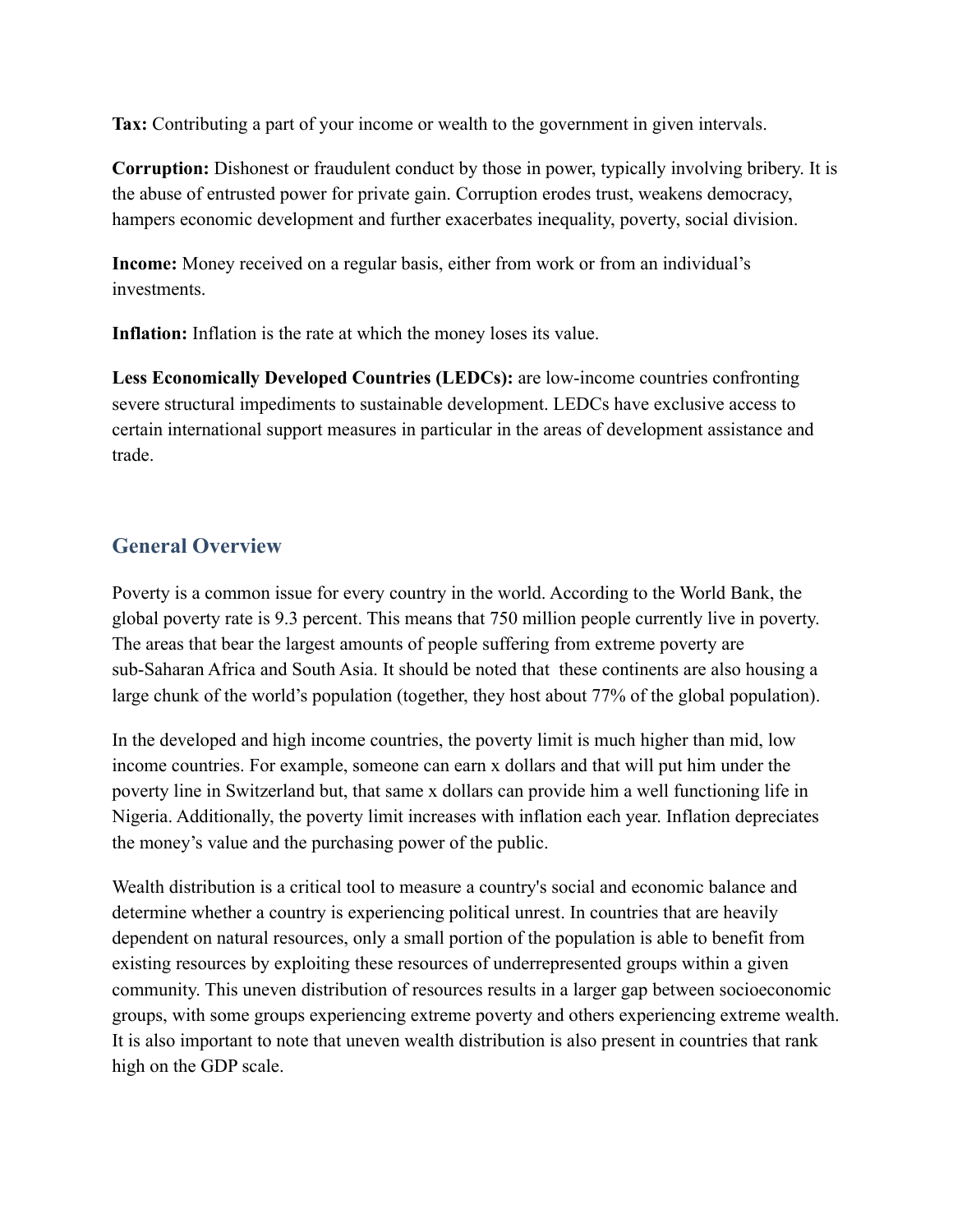Today, governments are working to minimize the wealth gap by increasing minimum wages and by increasing government spending to encourage consumers to spend and contribute to the economy. Simultaneously, the UN and World Bank are supporting the efforts to decrease extreme poverty and have adopted the target of ending extreme poverty by 2030. Also, the reduction of extreme poverty and hunger was the first Millennium Development Goal (MDG1), as set by the United Nations in 2000. This shows how far back this issue has been present on the world stage.

# **Major Parties Involved and Their Views**

#### **United States of America**

**T**he United States often invests in the economic development of LEDCs. The U.S. has played a leading role in reducing poverty globally through foreign aid and development programs.

#### **Nigeria**

Nigeria is an oil rich country with foreign workers and investment like oil drilling platforms, therefore it is a "rentier state". Although Nigeria has rich natural resources, in 2020, 40 percent of the population lived in poverty according to the Bureau of Statistics. According to the World Bank 71 percent of Nigerians live under 3.4 dollars per day. Which qualifies them as poor. In rentier states like Nigeria, the richest part of the population benefits from the natural resources, while the poorest does not, and therefore lives in poverty.

#### **Bangladesh**

Bangladesh is a country located in West Asia. Bangladesh had a poverty rate of 20.6 in 2019 compared to 24.3 in 2016. In Bangladesh, the government is slowly tackling the issue but still one fifth of the population is grouped as very poor, according to the Asian Development Bank.

#### **Colombia**

According to the World Bank extreme poverty was down to 7.2 percent in 2018 from 7.4 percent in 2017. There is a slow progress in Colombia towards exacerbating extreme poverty. The government is increasing investments in this area.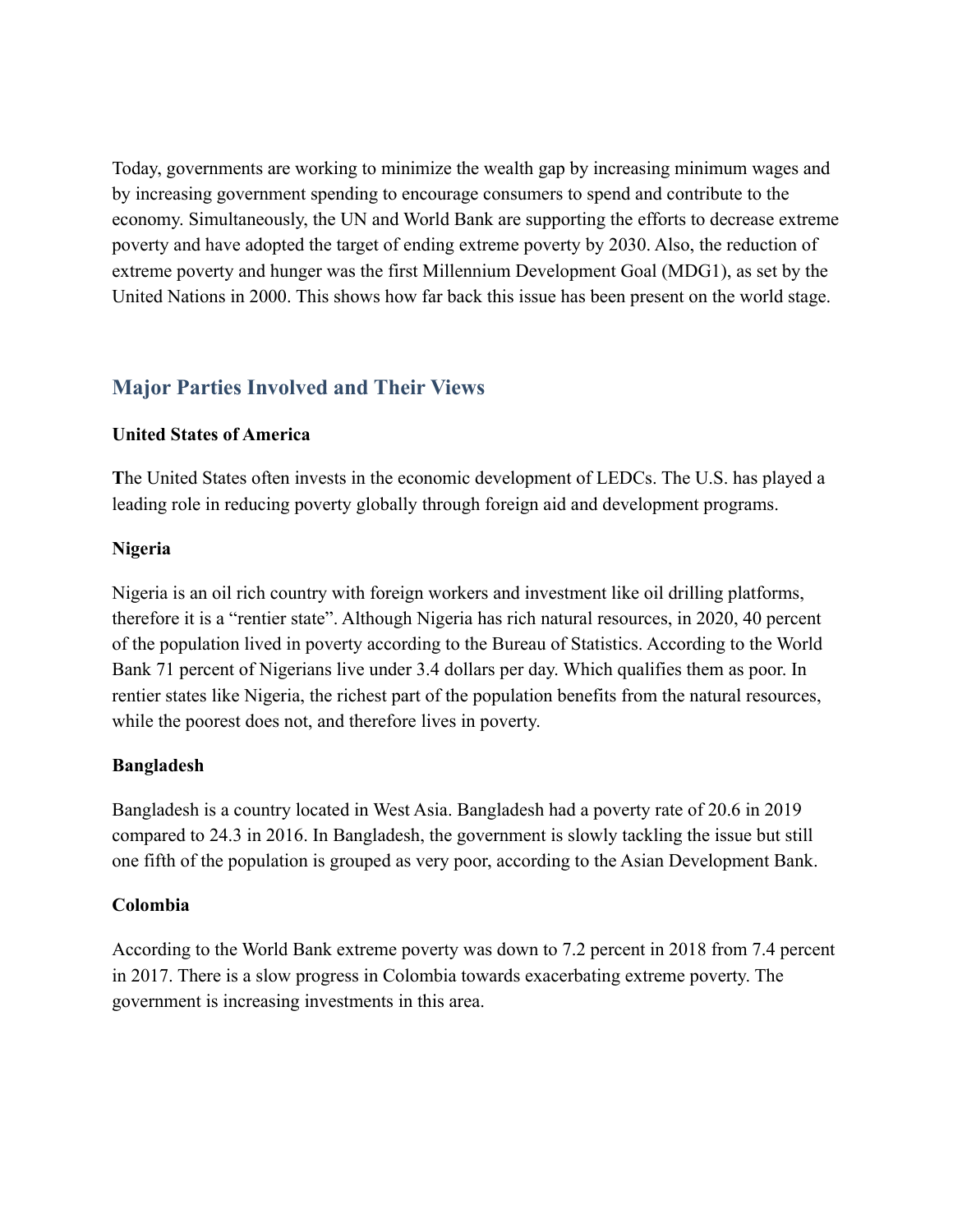#### **World Bank**

World Bank is a UN organization which regulates and decides the poverty levels as well as other social and economic factors.

#### **IMF**

Extreme poverty and uneven wealth distribution is mostly common in low income countries, which often suffer from economic and social crises. The IMF usually helps those countries in the recovery process and they sometimes change the tax rates and wealth distribution.

| 1951 | In 1951 Equal Remuneration Convention was signed. This convention created a<br>common minimum wage term.              |
|------|-----------------------------------------------------------------------------------------------------------------------|
| 1958 | In 1958 Discrimination (Employement and Occupation) Convention was signed in<br>order to regard discrimination.       |
| 1981 | World Bank researchers define extreme poverty and generate data. This data is the<br>foundation for today's research. |

#### **Timeline of Events**

## **Treaties and Events**

Article 22 of Universal [Declaration](https://www.un.org/en/about-us/universal-declaration-of-human-rights) on Human Rights

Article 25 of Universal [Declaration](https://www.un.org/en/udhrbook/pdf/udhr_booklet_en_web.pdf) on Human Rights

Article 9 of [International](https://www.ohchr.org/en/professionalinterest/pages/ccpr.aspx) Covenant on Economic, Social and Cultural Rights

Article 11 of [International](https://www.ohchr.org/en/professionalinterest/pages/cescr.aspx) Covenant on Economic, Social and Cultural Rights

Article 12 of [International](https://docstore.ohchr.org/SelfServices/FilesHandler.ashx?enc=4slQ6QSmlBEDzFEovLCuW1AVC1NkPsgUedPlF1vfPMJ2c7ey6PAz2qaojTzDJmC0y%2B9t%2BsAtGDNzdEqA6SuP2r0w%2F6sVBGTpvTSCbiOr4XVFTqhQY65auTFbQRPWNDxL) Covenant on Economic, Social and Cultural Rights

Article 13 of [International](https://www.ohchr.org/EN/Issues/Education/Training/Compilation/Pages/d)GeneralCommentNo13Therighttoeducation(article13)(1999).aspx) Covenant on Economic, Social and Cultural Rights

## **Evaluation of Previous Attempts to Resolve the Issue**

In the past, ending extreme poverty relied on the progress made in Africa. With the recent discovery of new natural resources and increasing work on the existing resources African countries are experiencing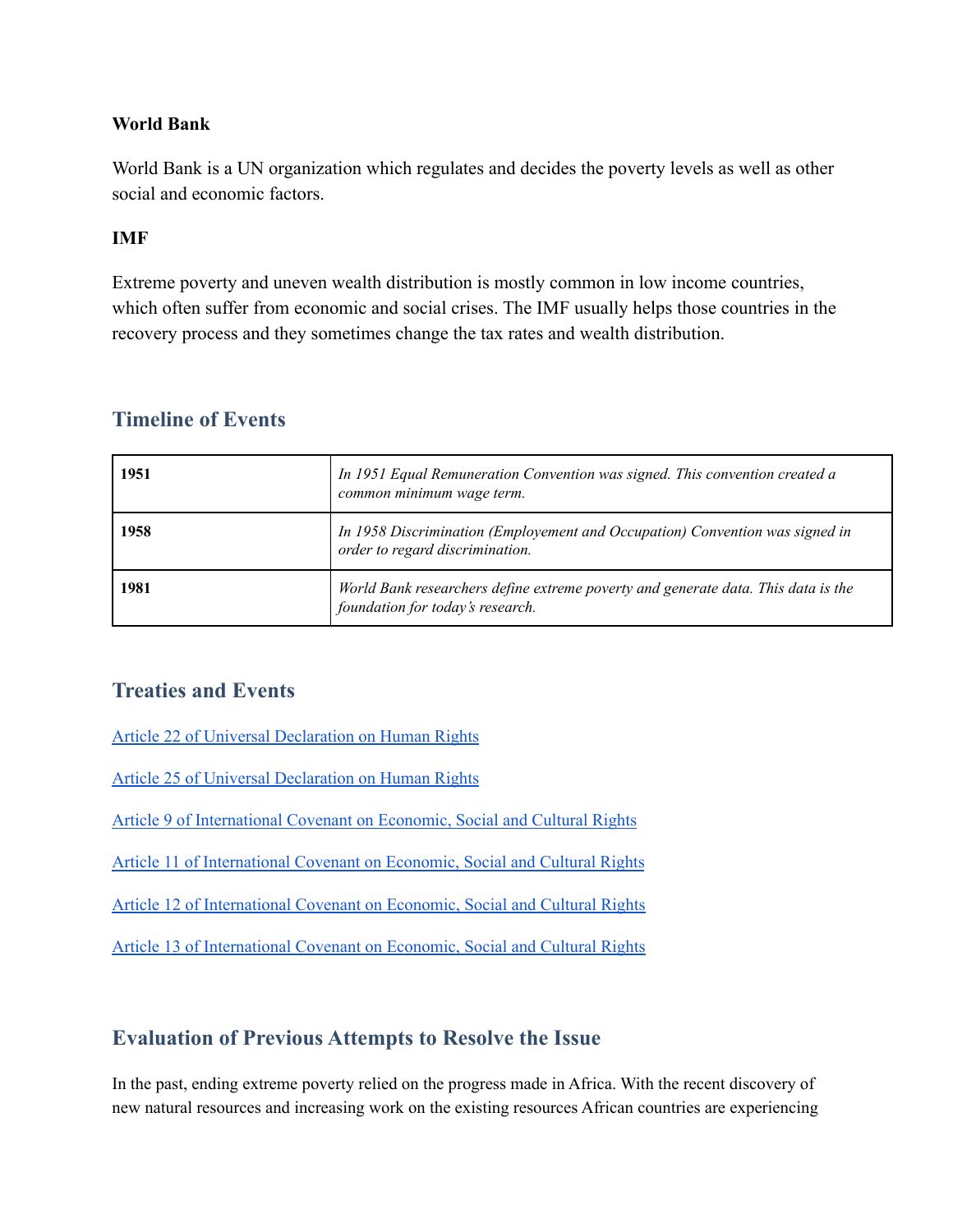rapid economic growth. Although the total wealth increased, these industries continue to enrich a small group of people. According to the World Bank, African countries' lack of improvement in the agricultural sector will continue to harm the poor and open the wealth gap. In wealthier countries the lack of participation in the industry is a key component of poverty. For example, in the United States an individual should participate in the workforce and save in order to overcome extreme poverty. Also, in countries like Bangladesh which have high work force populations with very low wages, governments are responsible for increasing the minimum wage. In the past, countries couldn't incorporate the mostly unskilled and poor individuals into the system.

#### **Possible Solutions**

Governments can increase the tax rates on high income individuals and open programs to distribute the tax revenue to the poorer part of the population. Also, governments can nationalize big corporations and earn more. This saving made by the government can be used to increase the budget set aside for the public suffering from poverty. Additionally, building factories and giving tax benefits to the new companies can help resolve the problem because new factories will generate more job opportunities. Having a job will improve an individual's living standards. In addition to these, the IMF can limit some spendings of a government and increase the budget for spending.

#### **Bibliography**

Bank, World. "Poverty ." *Data*, https://data.worldbank.org/topic/11.

"Extreme Poverty." *Foreign Policy for America*, https://www.fp4america.org/extreme-poverty.

Fox, Louise. "Assessing Past and Future Strategies for Reducing Poverty in Africa." *Brookings*, Brookings, 8 Nov. 2019, https://www.brookings.edu/blog/africa-in-focus/2019/10/21/assessing-past-and-future-strategies-for-reduc ing-poverty-in-africa/.

"The Guiding Principles on Extreme Poverty and Human Rights." *OHCHR*, https://www.ohchr.org/en/issues/poverty/pages/dgpintroduction.aspx.

"International Standards - Poverty." *OHCHR*, https://www.ohchr.org/EN/Issues/Poverty/Pages/IStandards.aspx.

"Overview - Inequality and Shared Prosperity." *World Bank*, 7 Oct. 2020, https://www.worldbank.org/en/topic/isp/overview#1.